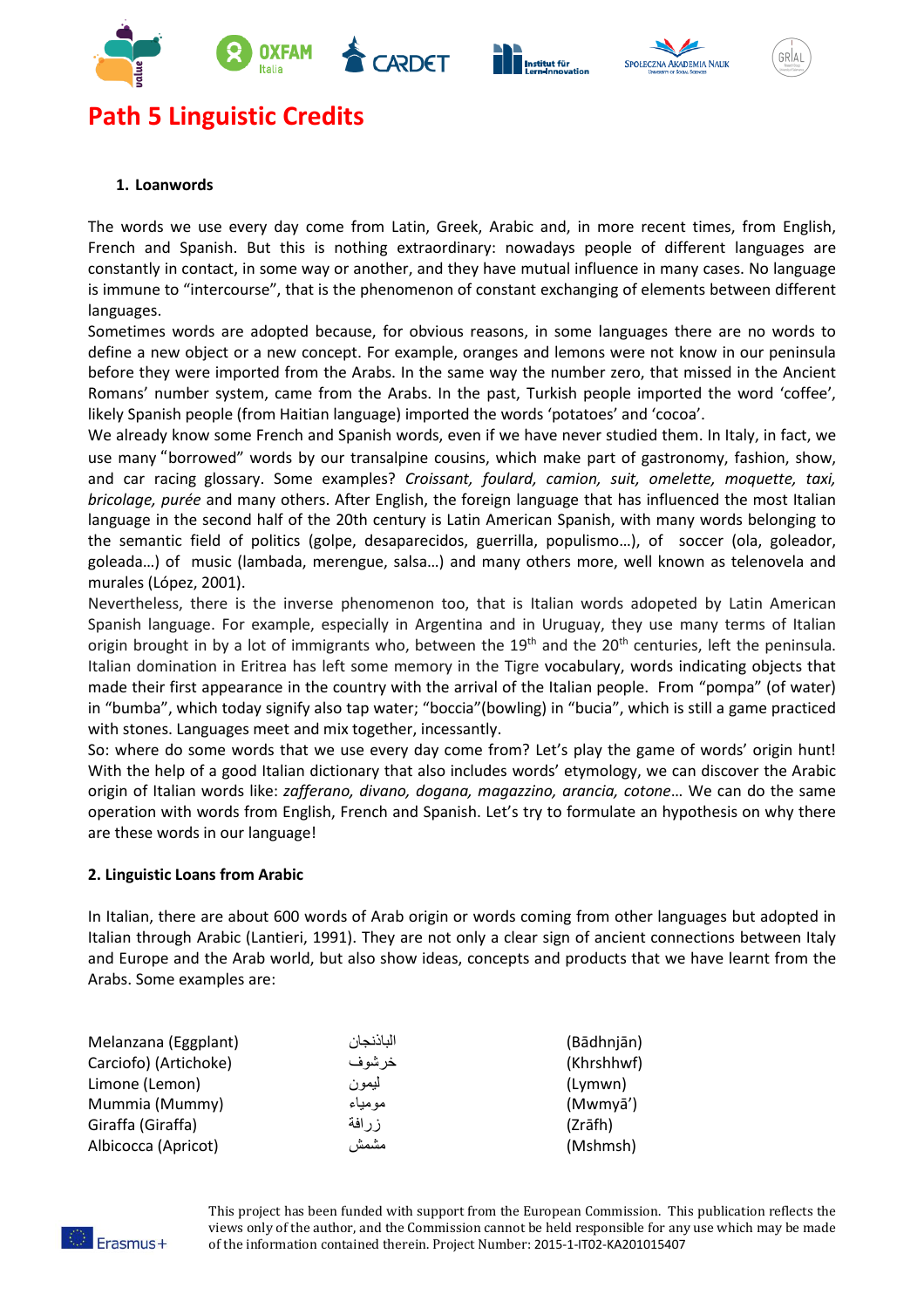







Let's try to pronounce them aloud in Arabic, memorizing them (the pronunciation is in brackets). Then, let's play and find others. Perhaps we can ask for help from an Arabic friend or acquaintance.

Some examples of these words from Arabic:

Assassino (Killer/Assassin)

• It derives from the Arabic word *hashishiyyo* or also *hashshashiyya*, which means literally hashish smoker.

Dogana (Customs)

• It comes from the Arabic word d*iwan(a)*, which is the book where the goods in transit were reported.

Magazzino (Warehouse)

• It comes from the aAabic word - in its plural form - *makhāzin,* which means deposits.

Baldacchino (Canopy)

• It comes from the Arabic word *Bagdādī*, adjective with the meaning of " from Baghdad", that already in the Orient meant both "a precious fabric of Baghdad" and "cupola-shaped ornament, that towers over anything else".

## Algebra (Algebra)

• Algebra is a word that was introduced by Leonardo Fibonacci with the famous *Liber Abbaci* (1202) and comes from to the Arabic word *ilm al-gíbar wa al-muqa bala,* which is the science of reductions and comparisons (oppositions).

## Elisir (Elixir)

• In Italian "elisir" indicates a liquor with energizing power. The etymology is from the Arabic word *al-iksir,* Philosopher's Stone also effectiveas a medicament in form of a dry substance. The first origin is in fact from the Greek word xerós, dry.

Meschino (Miserable, Petty)

• This word comes directly from the Arabic word *miskin* (in turn, maybe of a far Akkadian ancestry), which means "poor, miserable." It was documented in Spain in the 10th century and, during the next one, in France.

## **3. Linguistic Credits from France**

Throught the study of the "linguistic loans" from French, you can learn the first rules about pronunciation, that is the correlations between "how it is uttered" and "how it is written", because – unlikely than Italian language - you write French in a way and often pronounce it in another way. Thus, doing some research, you can approach French culture and discover many curiosities, such as:

## **Chauffeur**

• It derives from the French verb "chauffer" and in Italian means "to heat/to warm up." It is used for the first time in 1680 indicating "the one who feeds the fire"; later, it meant the "stoker of a steam engine" because the firsta automobiles used steam engines. The word became popoluar and it is used still today to indicate the driver of the motor vehicle.

#### **Croissant**

• The literal meaning of the word is "increasing" and it is the typical half-moon sweet bun. The first croissants were prepared in Vienna after the final siege of the city in memory of the

This project has been funded with support from the European Commission. This publication reflects the views only of the author, and the Commission cannot be held responsible for any use which may be made of the information contained therein. Project Number: 2015-1-IT02-KA201015407